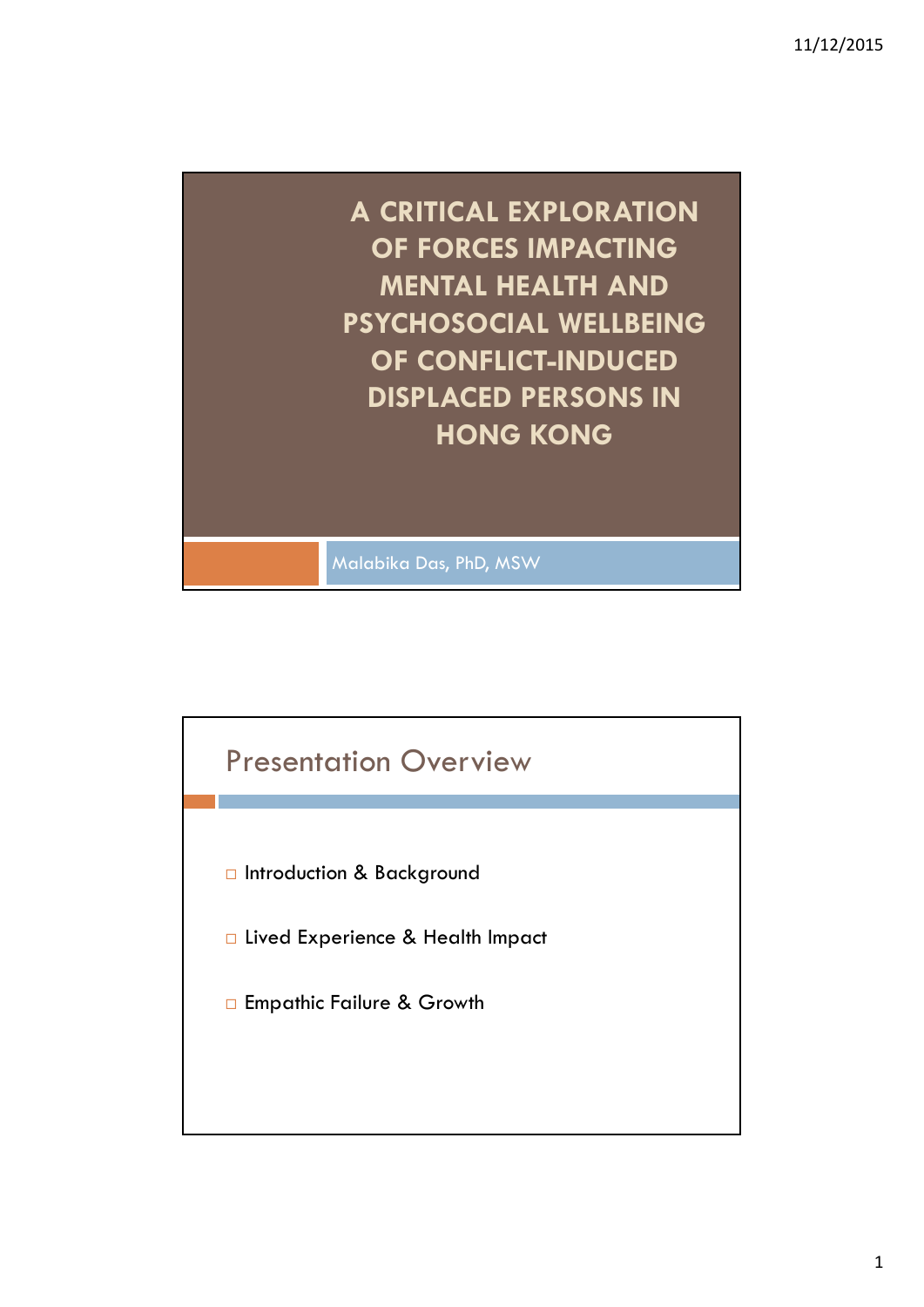## Defining Key Terms

### **Conflict-Induced Displacement**

 $\Box$  Fleeing from civil war; generalized violence; and persecution on the grounds of nationality, race, religion, political opinion or social group; and where the state authorities are unable or unwilling to protect (FMO, 2012)

#### **Mental Health**

- $\Box$  State of individual well-being realizing abilities, can cope with the normal life stresses, can work productively and fruitfully, and is able to make a contribution to his or her community (WHO, 2004)
- **Psychosocial**
- Environment influences on individual level matters (UNHCR, 2013a)
- **Trauma**
- $\Box$  Single/series of events or circumstances; Physically or emotionally harmful or threatening; Lasting adverse effects on physical, social, emotional, or spiritual functioning and well-being

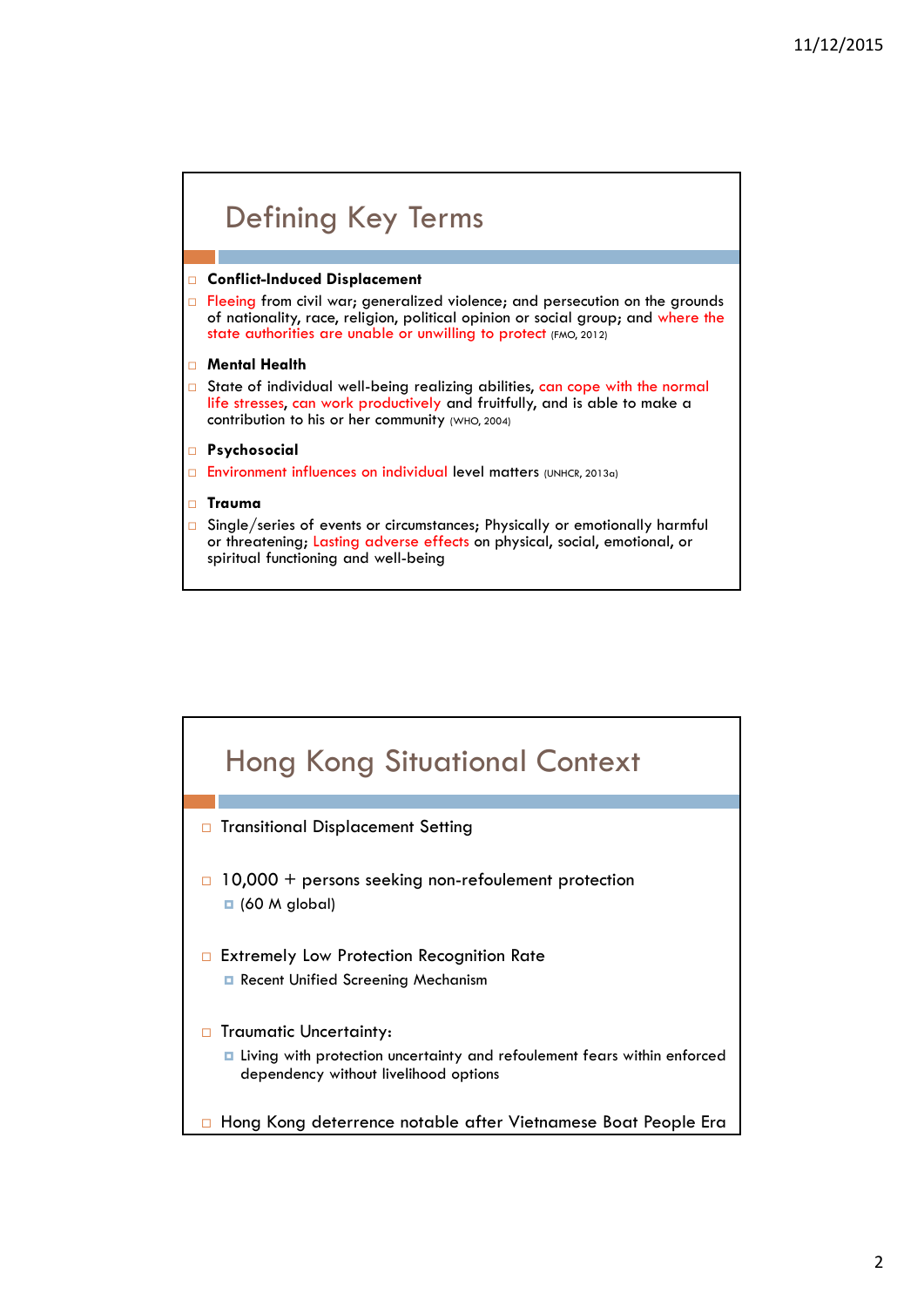

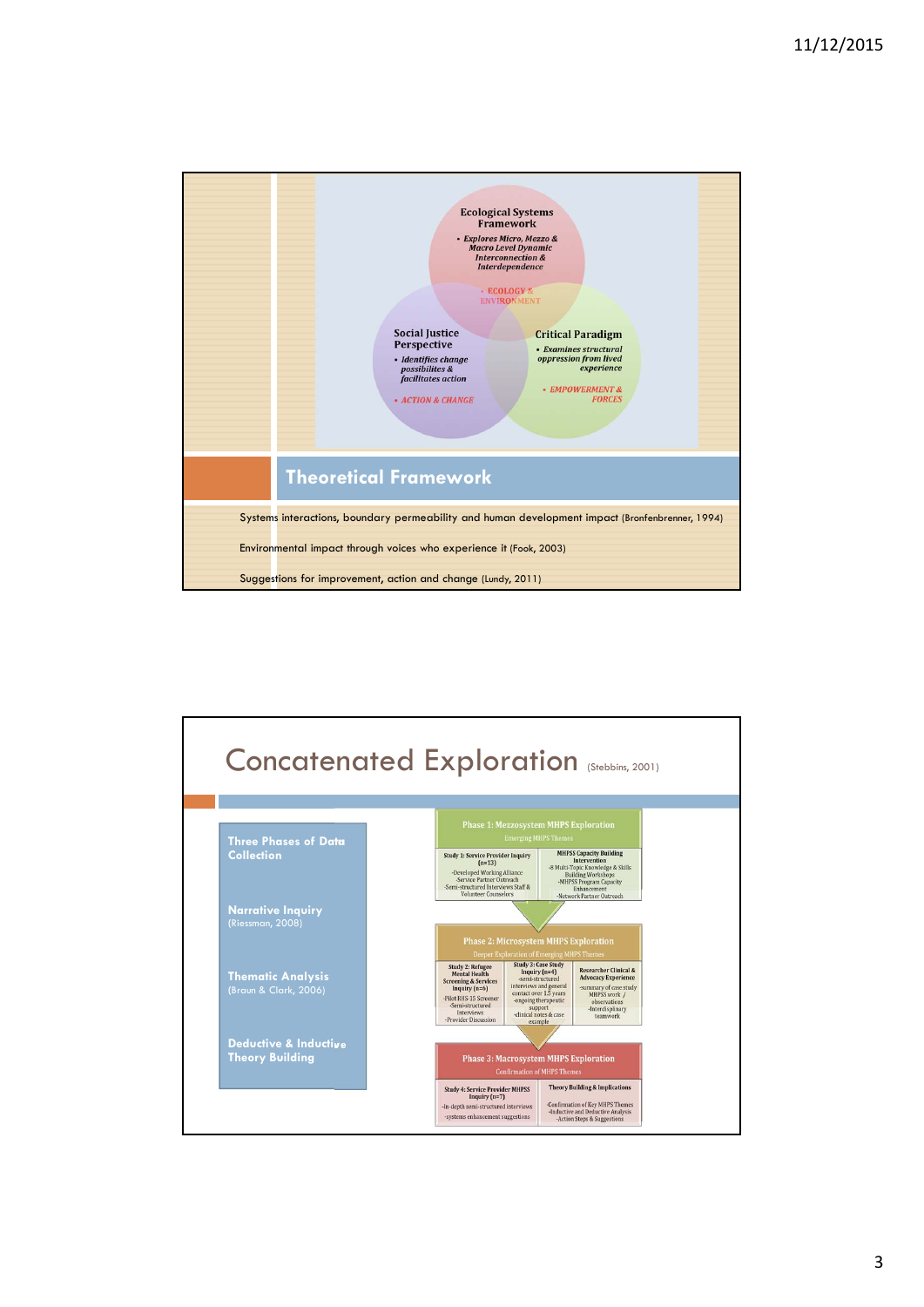## Pre Flight Trauma

### **Significant Trauma Key Findings**

"There are people who suffered significant traumas; some who have been tortured and threatened with death; some experiencing periods of imprisonment by secret police. The trauma is almost indescribable over time. How they survived and remained reasonably in tact is a miracle in itself."

#### **Torture**

"They beat me with an [instrument]. They do it this way because it does not leave a mark. Then do a different thing on my feet…"

- □ Violence, Torture, Cruel Punishment
- □ Multiple Losses
- Violent Death of Loved One
- Disappearance of Family
- □ Little or No Prior Healthcare
- □ Torture & Violence Injuries
- Disease & Nutritional Deficiency
- **PTSD, Complicated Grief, Insomnia,** Depression, Anxiety, Anger, Severe Refoulement Fears, Humiliation

## Enforced Dependency & Livelihood

#### **Humiliation**

"I feel unhappy begging to people for help. I have hands, feet given by God. I feel uncomfortable asking for everything like house rent. [If] I have a job, then we can [pay]. I'm hoping, because I have experience, I work…the people don't know how we are

#### **Retraumatization**

"He suggested I close my case and go back to my country; that I did not have a chance. After he left, my head was spinning and the room was getting smaller. I [stumbled] outside and then fell down. When I woke up, I was in the hospital…my neighbor saw me and called the landlord [for help]."

#### **Dehumanization**

suffering in Hong Kong." "They come here and experienced dehumanization and revictimization in many ways. Through the interviews and having no work. The torture was one thing, but not being able to work and provide for your family and watching your kids starve, it's almost worse..."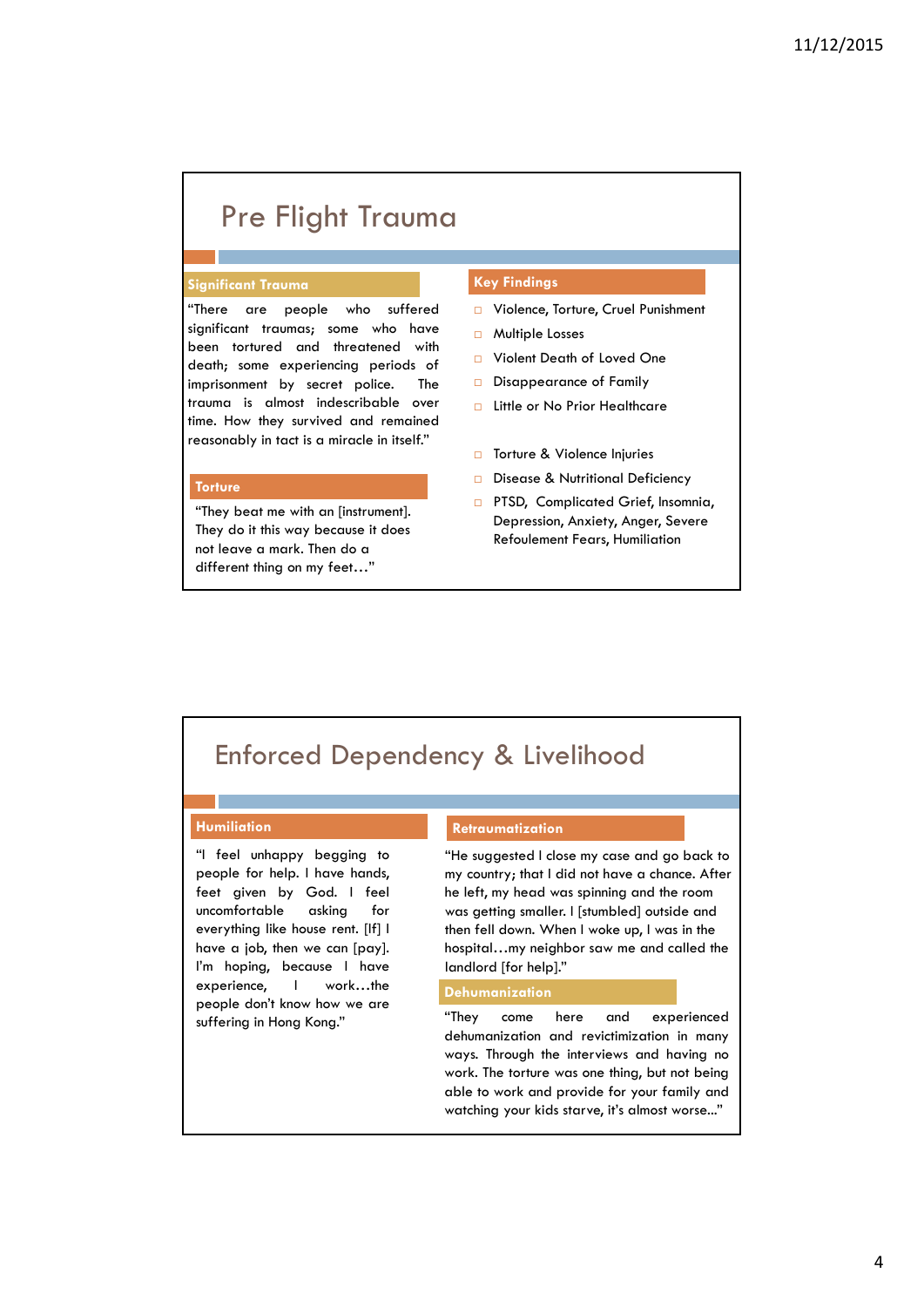## **Healthcare**

### **Lack of Comprehensive Care & Information Sharing**

"I had bad pain and they gave me an antibiotic and Panadol and sent me home. Two days later, I was admitted with severe pain. The same doctor do a scan and need surgery now. He never gave me my medical report."

#### **Positive Empathic Care**

"This hospital is very good for me. They do scan and everything. They ask 'how are you, are you okay?' I tell them my situation and talk about my family. They want to know, 'Your living okay, you sleeping well? They are asking about everything."

#### **No Healthcare Directive**

"An area that is totally being ignored at the moment is ongoing healthcare and management of their healthcare needs. Currently no attention is paid to it. They are given the so-called A&E access; then that's it."

## Protection & Legal

### **Documentation & Evaluations Lack of Trauma Awareness**

"So having these evaluations is critical. It offers a level of expertise that I can't provide as someone who is arguing the case. It provides proof and credibility particularly by someone with a degree in psychology, social work, medicine or just an expert.

#### **Protection Attitude**

"It is critical for decision makers who are trained and who are wishing to protect those who they need to protect. Regardless of procedures, if you desire to protect those who need protectionthey will be protected."

"So many times I have seen an initial screener ask questions and just jot down whatever; then incorrectly used later without interpreter or understanding, or to impeach the client. The training needs to start at the very initial level and within the culture of the protection system."

"There was a lack of understanding, a lack of cultural competency, and a lack of education and expertise and training on all levels. There was maybe one adjudicator who seemed to understand that trauma could affect memory."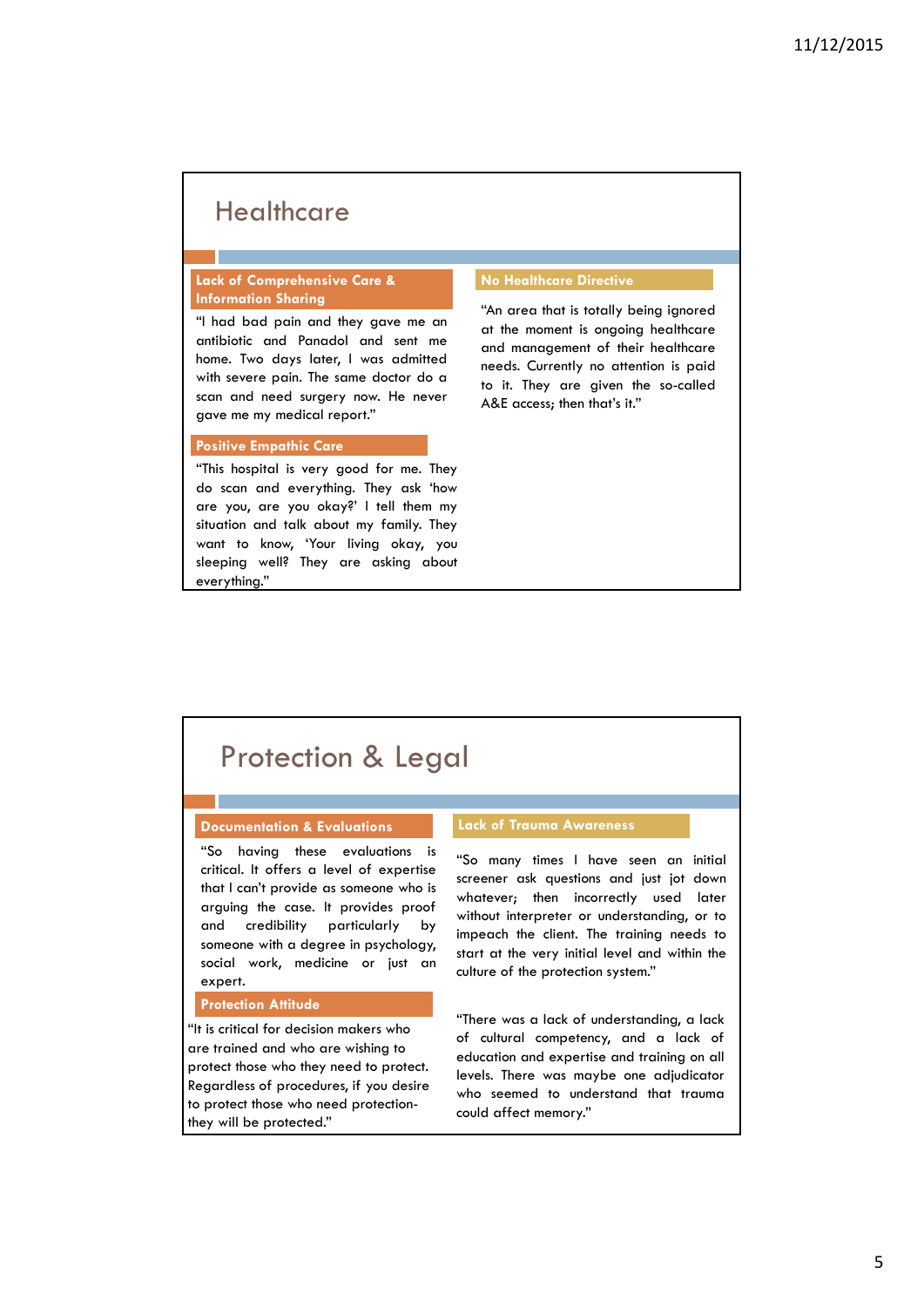

## Humanitarian & Faith Based

"Listening and talking to them about whatever. I love to know more about background. Learning reasons why they fled and give advice are important aspects.

#### **Vicarious Trauma**

"I let it out for a while, then its okay. If I am broken, then I can't help them. I am seeing someone for counseling."

### **Empathy Empathy Faith & Hope**

"The hope factor is reinforced with faith. Faith, hope and trust, they are the key areas, but love is crucial to the whole of that. So if it wasn't embraced in love, it's pointless."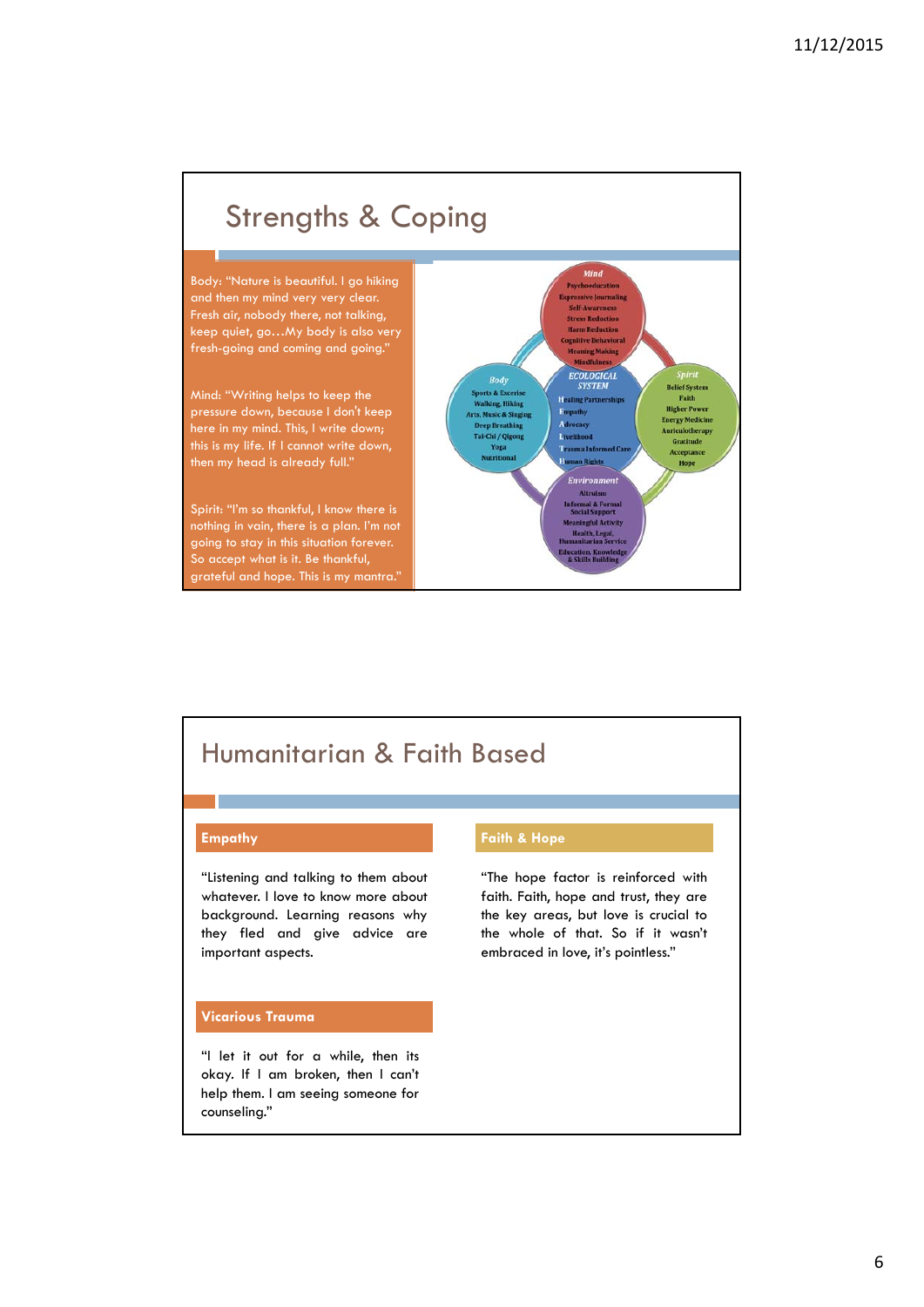# Mental Health Services

#### **Not Prioritized & Needs Attention Improving Services**

"So there's a lack of understanding that [MHPSS] is actually going to relate to everything else. Also [there is] a lack of understanding amongst legal providers that it is critical to the case."

"You have everybody else trying to provide material support, but we also need to emphasize the mental health part of it. There needs to be a provision- like for accommodation. We need to identify it as an issue that needs special attention and focus."

- $\Box$  Understand the Community
- Map Services & Resources
- n Increase Awareness, Outreach & **Competency**
- **Build Provider Knowledge**
- □ Increase Local Providers

#### **Multi-disciplinary Partnerships**

"I feel very good at that time, the team do very good for me, all everybody. I will remember this always."

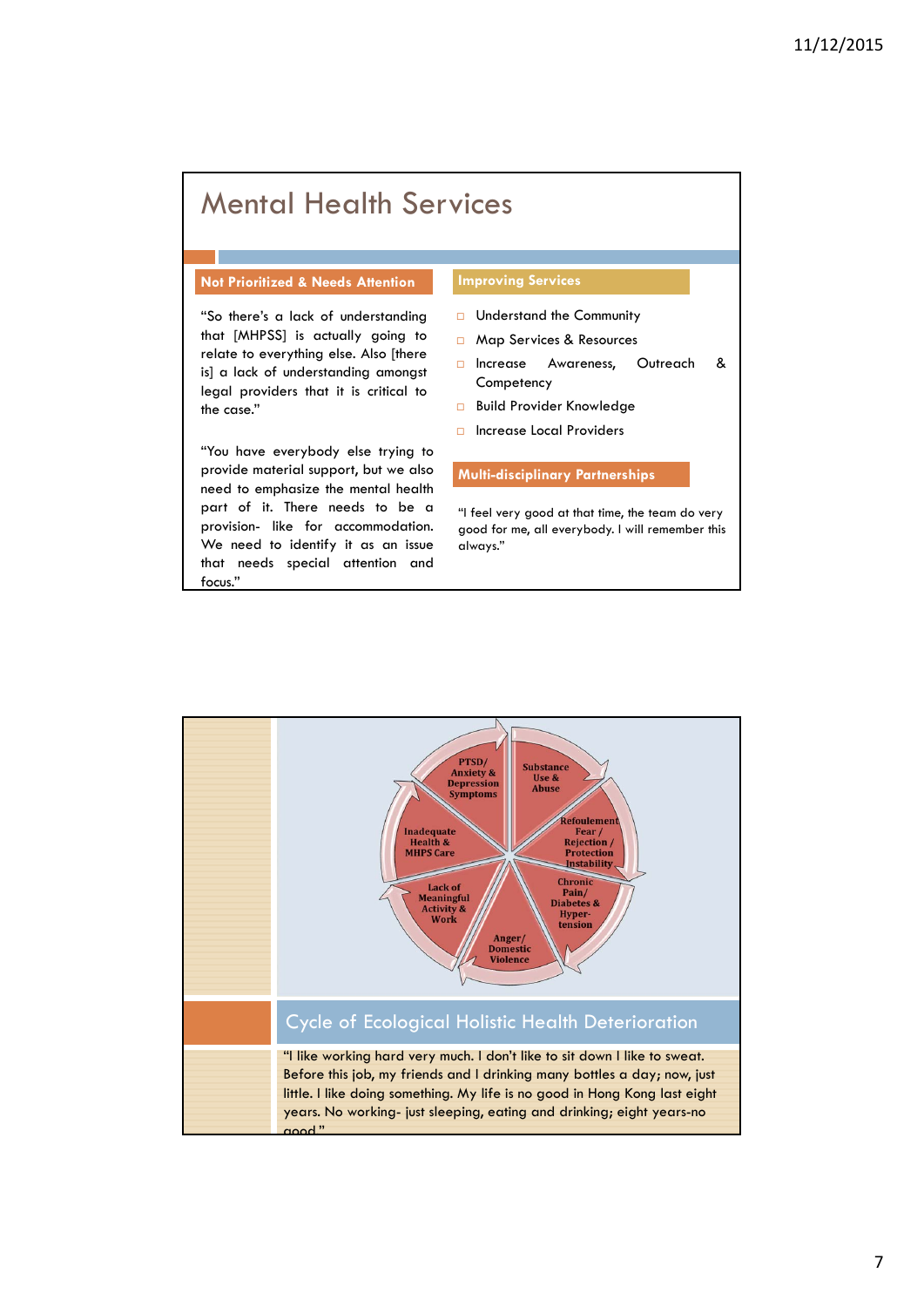

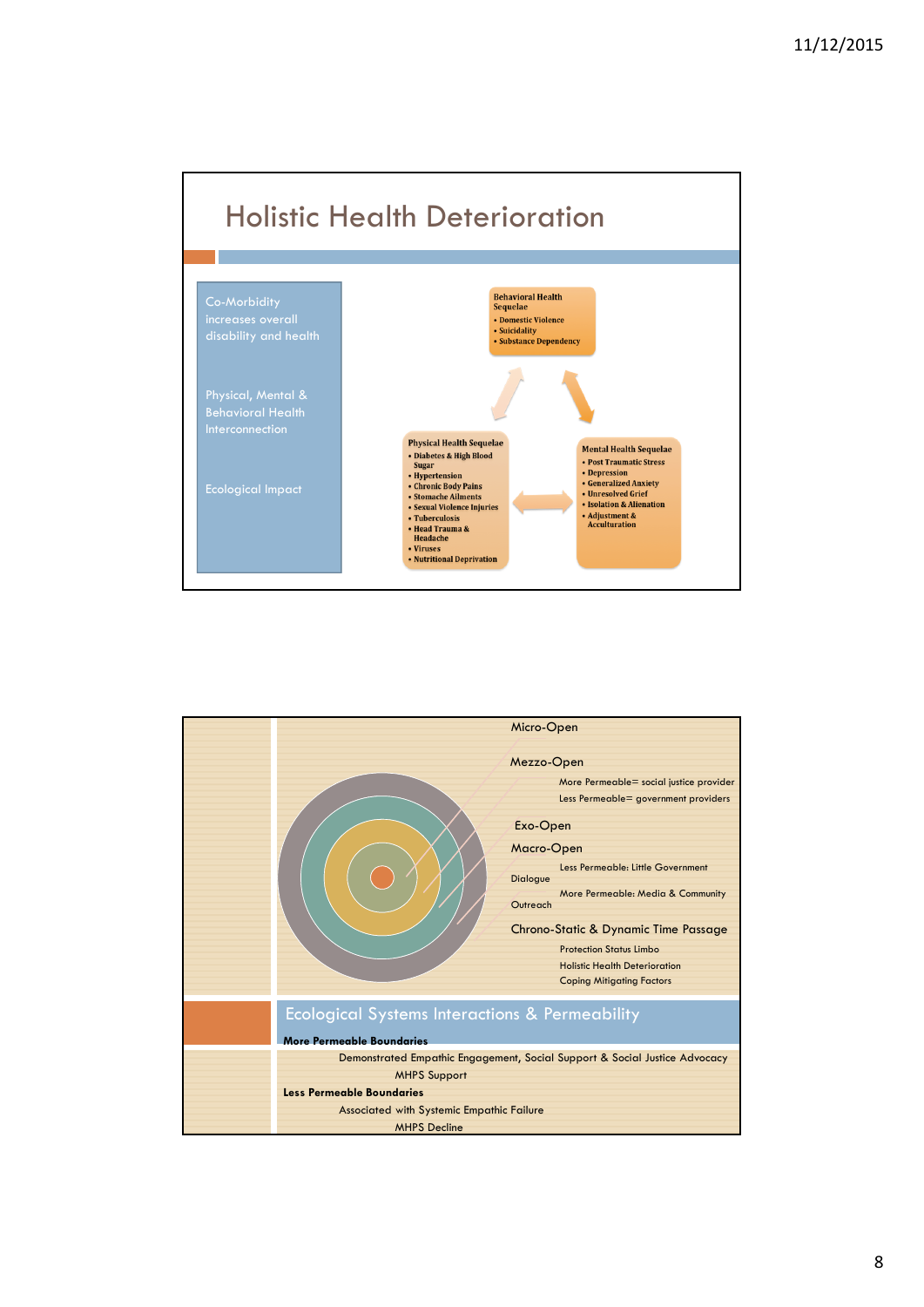

In order to prevent violence and heal from its damage, an *empathic transformation* must occur within daily human relationships within the various institutions of the ecological system as well as in public policy

Fear is often behind empathic failure as human beings objectify others into an enemy that is in need of being contained and even eliminated.

-Dr. Richard Mollica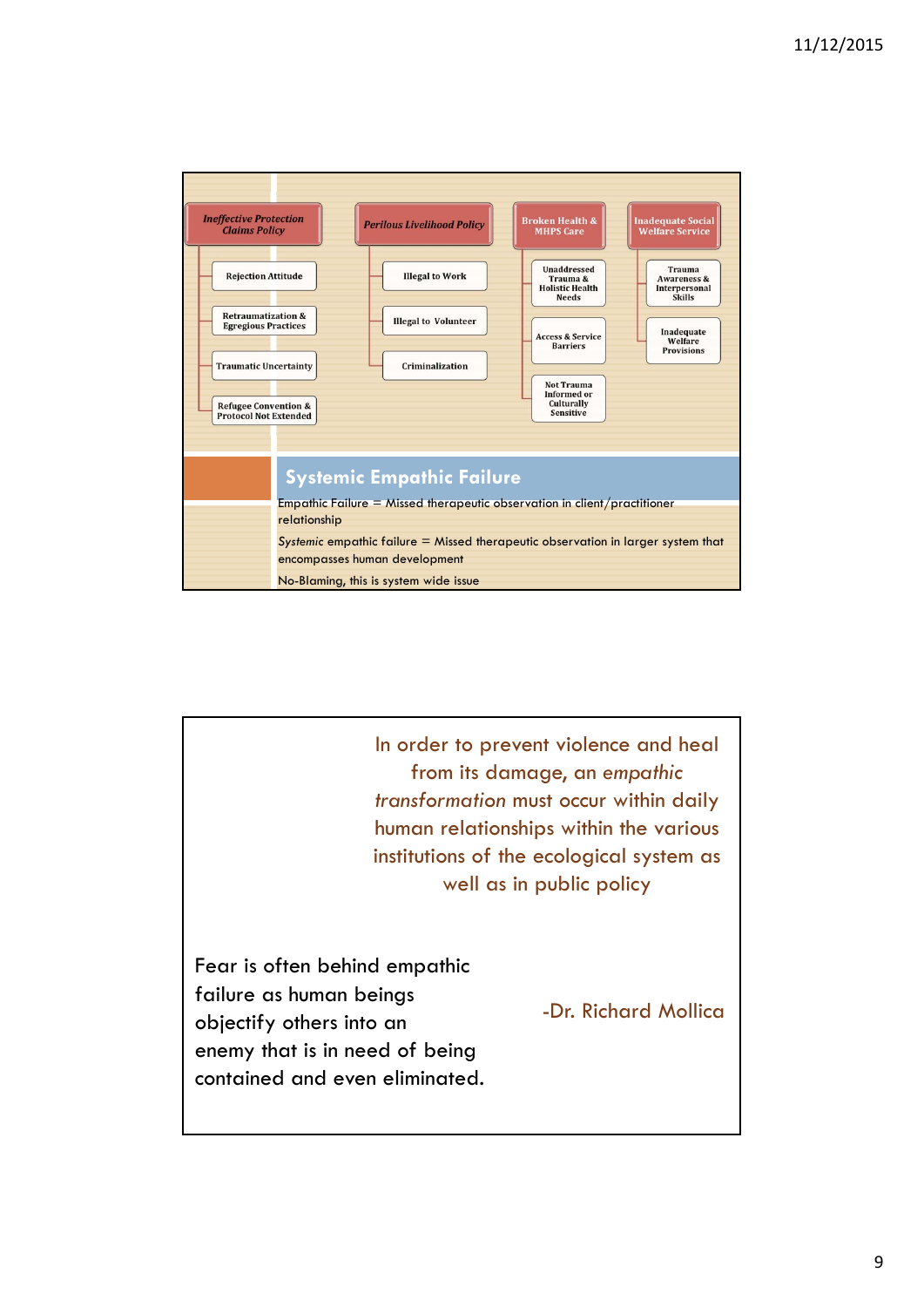

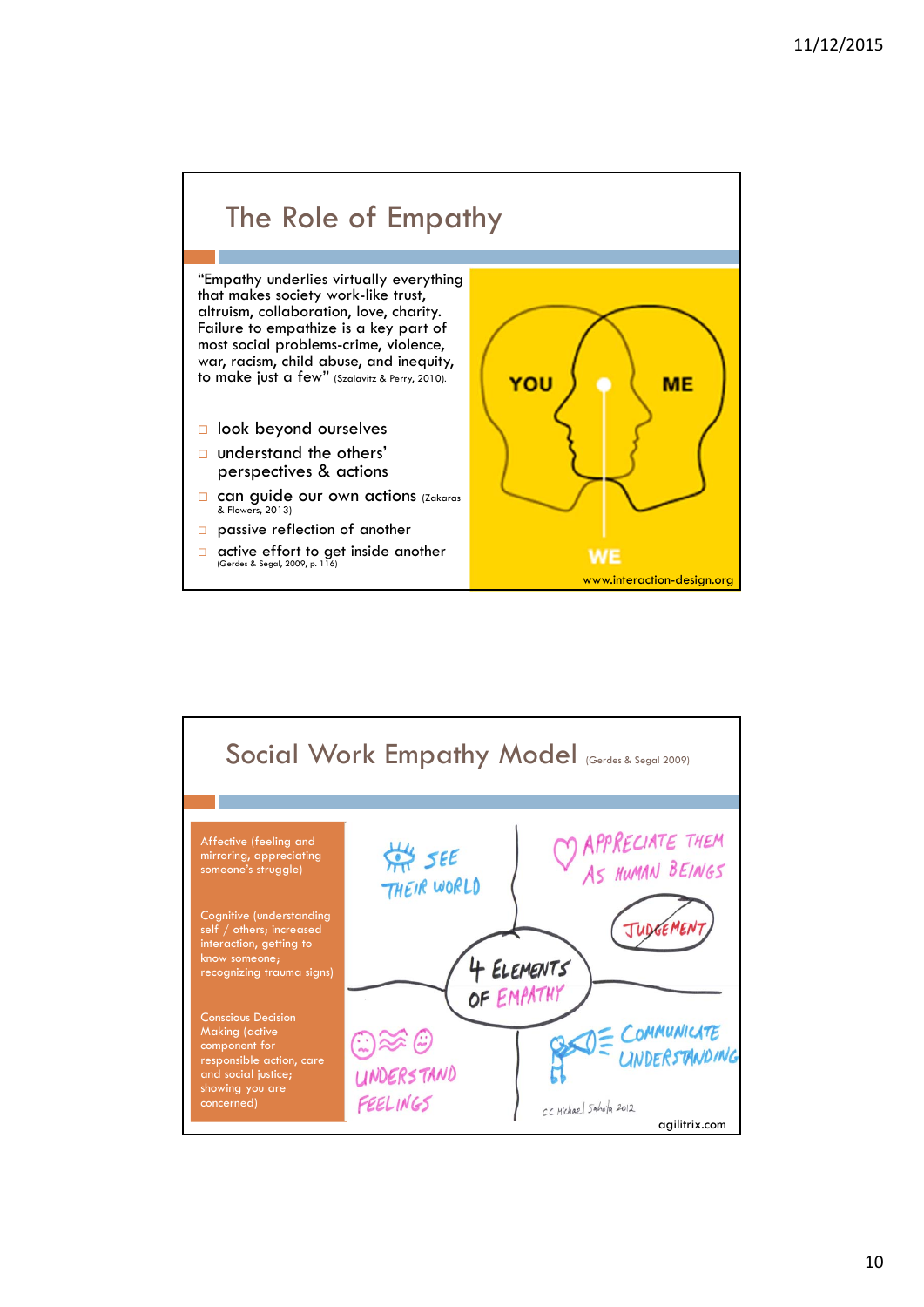

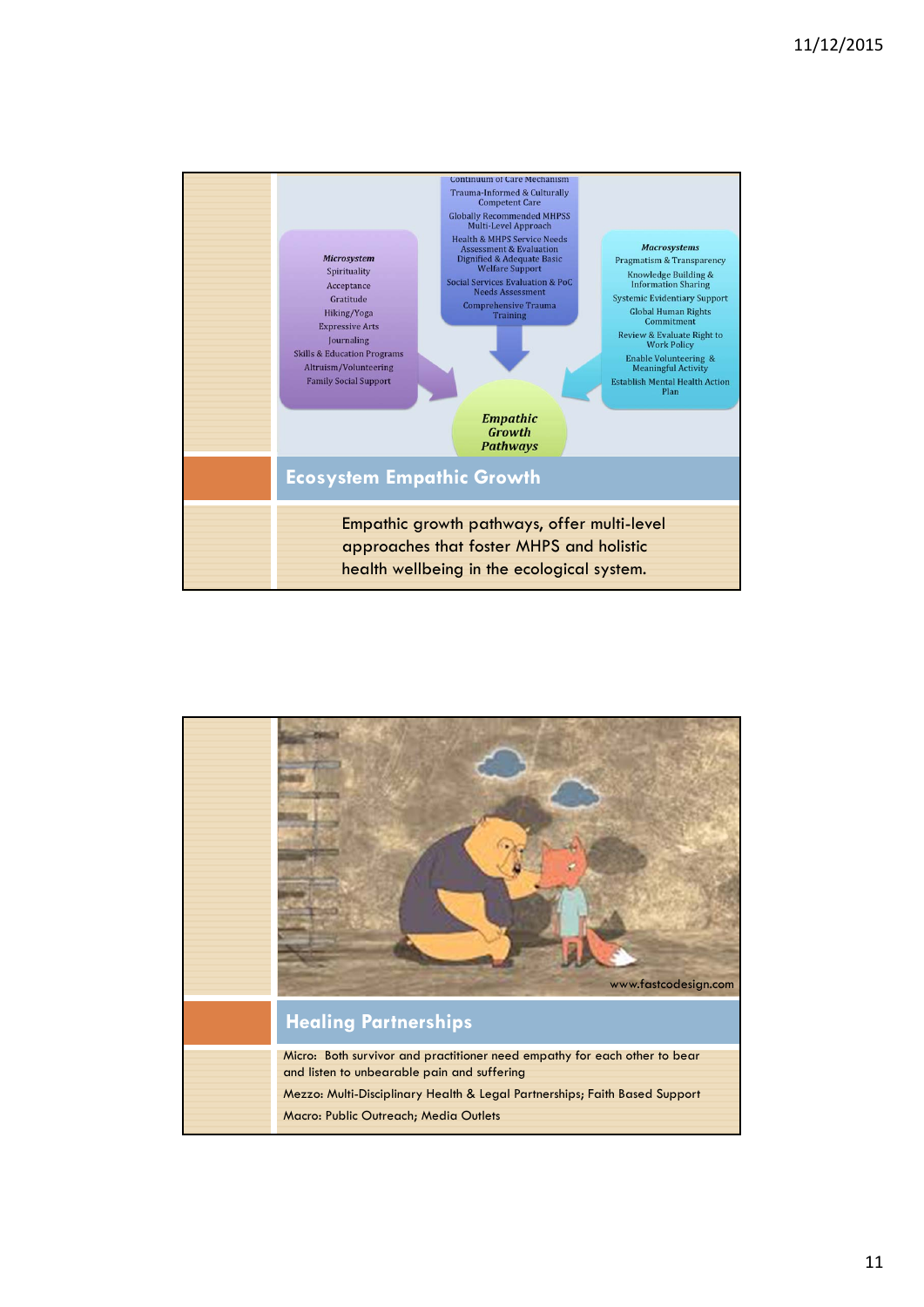

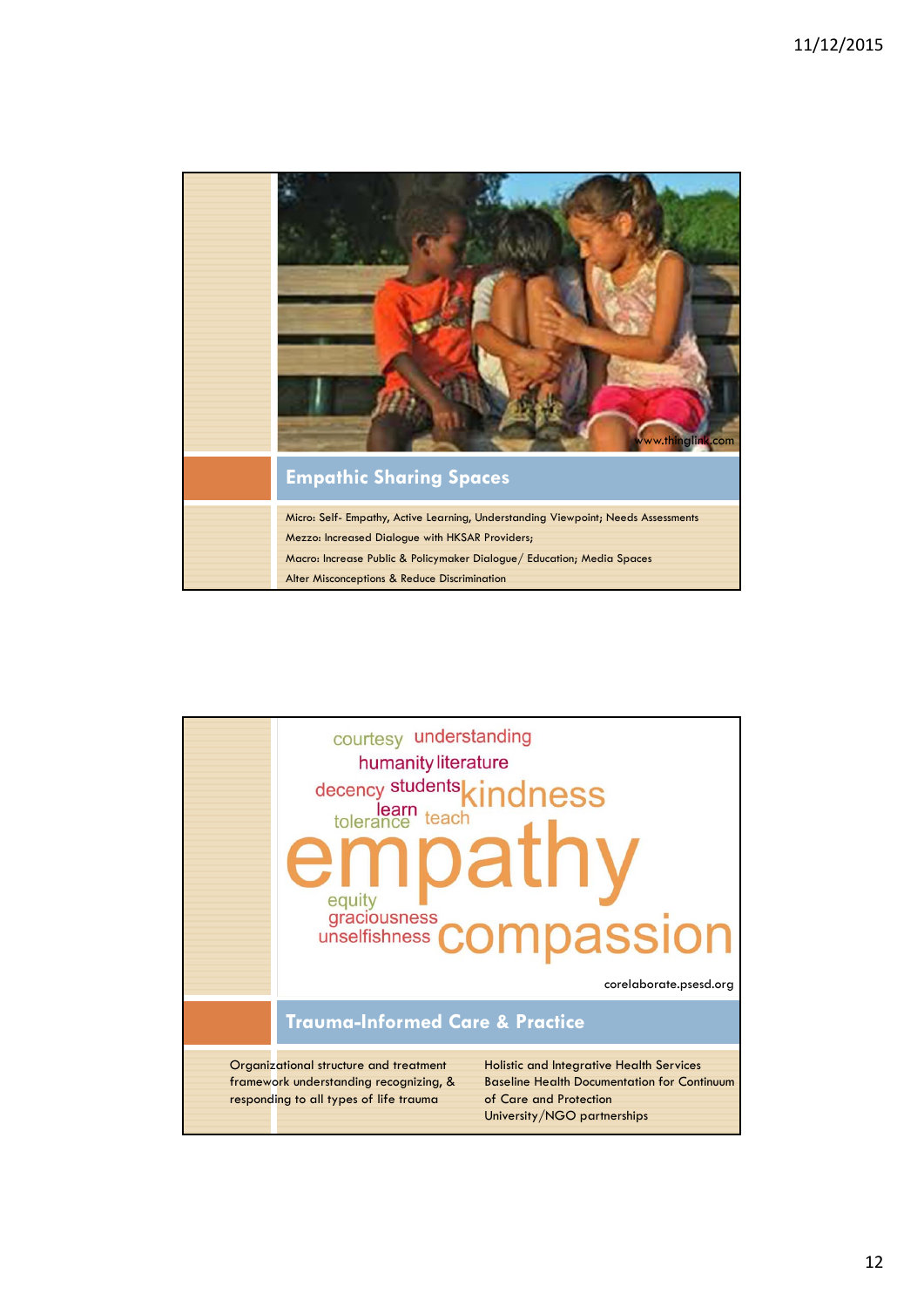